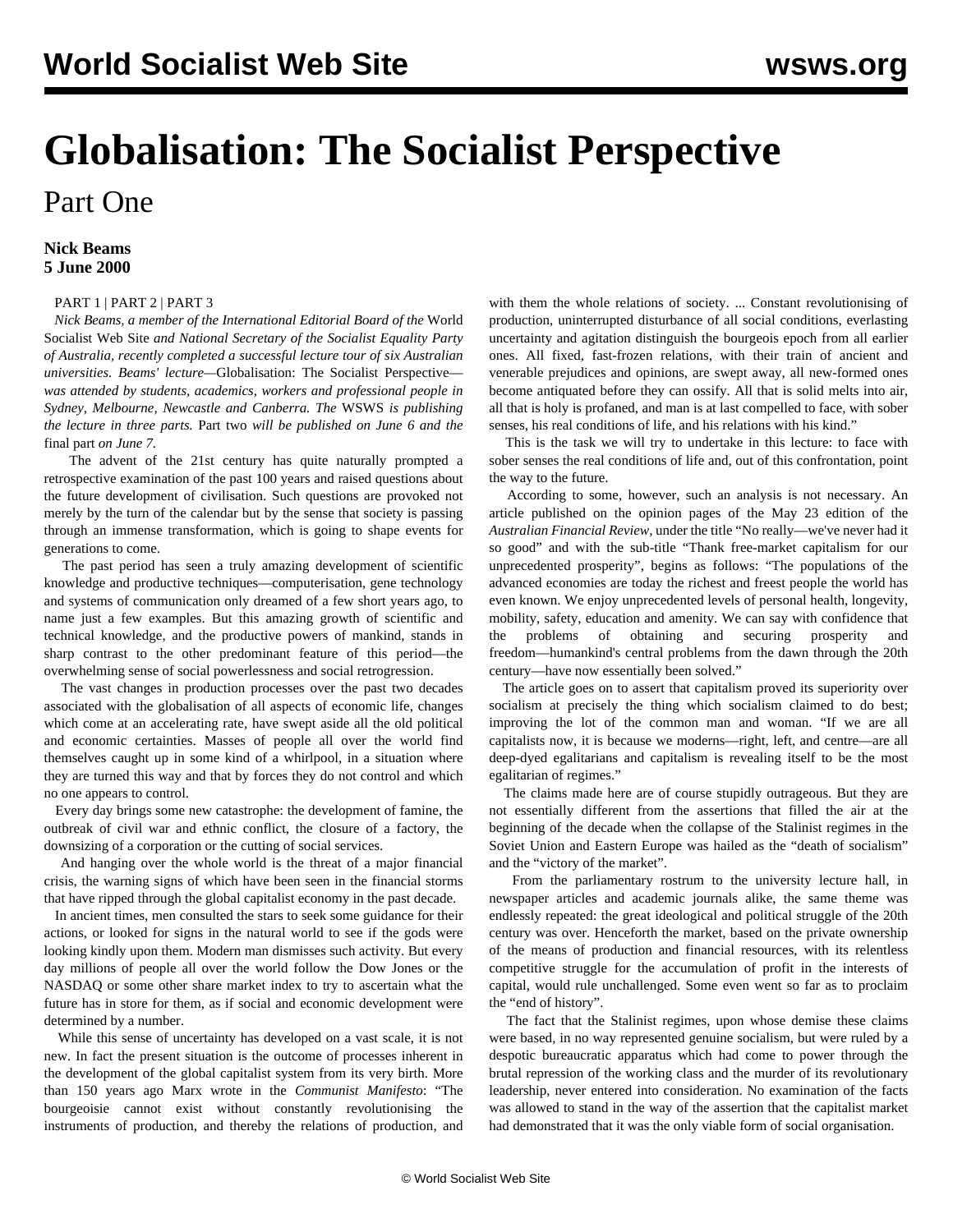## **The test of experience**

 These declarations were accompanied by sweeping legislative and political changes in the succeeding period as the program of unrestricted free market capitalism—spearheaded by the Reagan and Thatcher regimes in the 1980s—swept the globe. Social democratic parties, which for decades had proclaimed the possibility of reforming capitalism in the interests of the mass of the population, scrapped their policies of social reform. Trade union leaderships rushed to enter into partnership with capital to ensure profitability and "international competitiveness" in the global market place, while the leaders of nationalist regimes in the socalled underdeveloped countries, abandoned their programs of national economic development, declaring their willingness to provide investment opportunities for global capital and their adherence to "free market principles".

 Over the past 25 years, culminating in the frenzied pace of developments in the past decade, the economic organisation of the entire world has come under the sway of the global capitalist market. In no other period of human history has it exercised such dominance. This places us in a truly unique position to judge the claims of its proponents and to examine how they have stood up against the test of historical experience.

 In the recent period a flood of information has been published showing the staggering growth of social polarisation on a world scale. The wealth of the 475 world billionaires, for example, is now equivalent to the combined incomes of more than 50 percent of the world's population, some 3 billion people. And this amassing of riches is proceeding at an accelerating rate. The number of billionaires in the United States alone has increased from 13 in 1982 to 149 in 1996 and has increased since then.

 According to the 1998 United Nations World Development Report, the three richest people in the world have assets exceeding the combined Gross Domestic Product of the 48 least developed countries, the 15 richest people have assets worth more than the total GDP of sub-Saharan Africa and the 32 richest more assets than the GDP of South Asia. The wealth of the richest 84 individuals exceeds the GDP of China with its 1.2 billion inhabitants.

And what of the majority of the world's people?

 Of the 4.4 billion people in so-called developing countries, almost three fifths lack basic sanitation, one third have no safe drinking water and one quarter have inadequate housing, while one fifth are undernourished, and the same proportion have no access to decent health services.

 Between 1960 and 1994 the gap in the per capita income between the richest one fifth of the world's population and the poorest one fifth more than doubled, increasing from 30:1 to 78:1. By 1995 the ratio had risen to 82:1.

 In 1997 the richest one fifth of the world's population received 86 percent of world income, with the poorest fifth receiving just 1.3 percent. More than 1.3 billion people are forced to subsist on less than \$1 per day—a life-threatening situation. According to the UN, out of the 147 countries defined as "developing" some 100 had experienced "serious economic decline" over the past 30 years.

 The impoverishment of whole populations over much of the world is not the consequence of "natural disasters" but is the direct outcome of the operations of financial markets and the imposition of "structural adjustment" programs by the International Monetary Fund on behalf of the banks and major international financial institutions, with the aim of creating conditions for the domination of international capital.

 Despite massive debt repayments, extracted at enormous social cost, the level of indebtedness continues to rise. In 1990, the stock of total debt owed by developing countries was \$1.4 trillion; by 1997 it had risen to \$2.17 trillion. In Africa, total debt was \$370 for every person on the continent. In some countries the total level of debt was more than four times the GDP. In 1998 Third World countries paid \$717 million in debt service to the major banks and financial institutions every day.

 And nowhere has the devastation been greater than in the former Soviet Union—the territory upon which the spokesmen of capitalism maintained the market would truly be able to work its "magic".

 Since 1989 it has been calculated that the Russian economy has halved. In economic terms it is now no bigger than the Netherlands, with a loss of production greater than that inflicted in 1942 when much of the country was occupied by the Nazi invaders.

 The birth rate has almost halved since 1985 and is exceeded by the death rate by a factor of 1.6, with the result that on present trends the Russian population will fall by one fifth over the next decade. At the turn of last century, the life expectancy of a Russian male aged 16 was higher than it is today. That is, despite two world wars, a civil war, famine, deaths in the purges and the Gulag, a 16-year-old male in 1900 had a 2 percent better chance of reaching 60 than he does in the year 2000.

 Even if some evil spirit had decided to play a cruel joke upon humanity it surely could not have conjured up the situation now unfolding. As the new century begins the "triumph of the market" takes the form of an evergrowing disaster.

 In all corners of the world, social conditions are marked by deepening poverty and mounting inequality, resulting in the continuous eruption of human catastrophes. And in the midst of these social disasters the "New World Order" of the capitalist market has revealed its true face—the launching of brutal wars as the imperialist great powers once again strive for global mastery.

 The connection between the domination of the "free market" and the use of military power was succinctly summed up in an article by the foreign editor of the *New York Times*, Thomas Friedman, published just over a year ago as the NATO onslaught against Yugoslavia was getting underway.

 "The hidden hand of the market," he wrote, "will never work without the hidden fist—McDonald's cannot flourish without McDonnell Douglas, the builder of the F-15. And the hidden fist that keeps the world safe for Silicon Valley's technologies is called the United States Army, Air Force, Navy and Marine Corps ... Without America on duty, there will be no America Online."

 Capitalism has always created misery for the broad masses of the world's people, but over the past 50 years its defenders have argued that at least in the wealthiest countries it has brought rising living standards for the majority of the working population. That is no longer the case. Economic expansion over the past 25 years has not only produced a deepening polarisation of wealth, but an actual decline in the real income of the majority of wage earners. Nowhere is this global tendency more apparent than in the United States, considered to be the model for the "free market" economy.

 It is estimated that real wage rates in the US are around 7 percent below what they were in 1973. Not even over the 25 years covering the Great Depression of the 1930s did real wage rates contract over such a prolonged period.

 The decline in real incomes for the majority of workers is the outcome of an upward redistribution of wealth. In 1962 the bottom 90 percent of the population received 69 percent of income. By 1992 this had fallen to 59 percent. In other words, in this period 10 percent of income was redistributed up the income scale, most of it ending up in the hands of the wealthiest 1 percent. In absolute terms this amounts to about \$700 billion a year.

 The wealth of the *Forbes 400* richest Americans grew by an average \$940 million each from 1997 to 1999. Over the 12 years from 1983 to 1995, however, the net worth of the bottom 40 percent of households declined by 80 percent. So much for the "trickle down" effect so beloved by the free market proponents. Rather we have an "upward suction" process.

The combined net worth of the *Forbes 400* was \$1 trillion in September